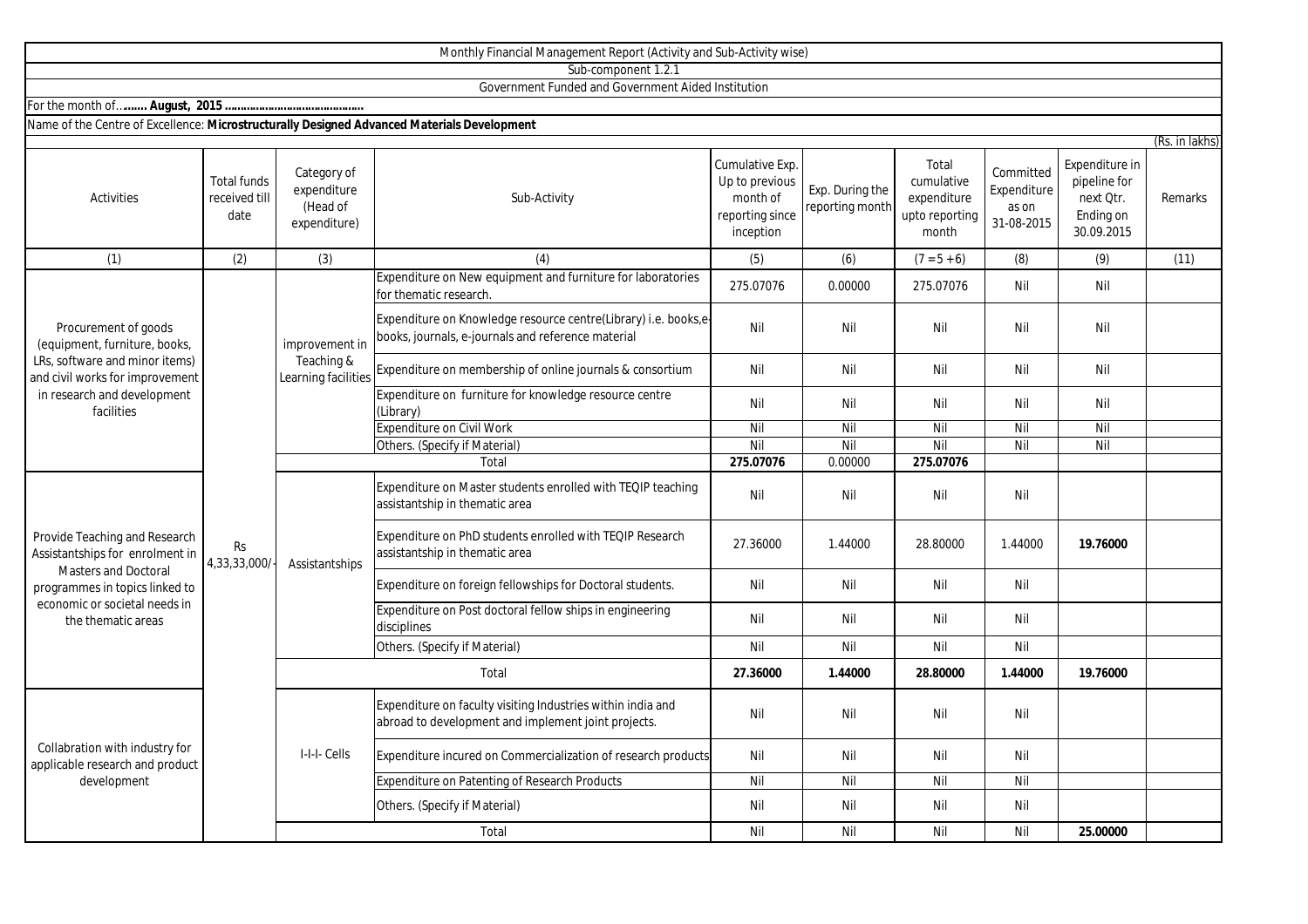| <b>Activities</b>                                                                                                                               | <b>Total funds</b><br>received till<br>date | Category of<br>expenditure<br>(Head of<br>expenditure) | Sub-Activity                                                                                                                                   | Cumulative Exp.<br>Up to previous<br>month of<br>reporting since<br>inception | Exp. During the<br>reporting month | Total<br>cumulative<br>expenditure<br>upto reporting<br>month | Committed<br>Expenditure<br>as on<br>31-08-2015 | Expenditure in<br>pipeline for<br>next Otr.<br>Ending on<br>30.09.2015 | Remarks |
|-------------------------------------------------------------------------------------------------------------------------------------------------|---------------------------------------------|--------------------------------------------------------|------------------------------------------------------------------------------------------------------------------------------------------------|-------------------------------------------------------------------------------|------------------------------------|---------------------------------------------------------------|-------------------------------------------------|------------------------------------------------------------------------|---------|
|                                                                                                                                                 |                                             | R&D                                                    | Expenditure on Securing sponsored projects and Consultancy<br>assignments                                                                      | Nil                                                                           | Nil                                | Nil                                                           | Nil                                             |                                                                        |         |
|                                                                                                                                                 |                                             |                                                        | Expenditure on Publication of research papers in peer reviewed<br>iournals                                                                     | 0.08092                                                                       | $\mathbf 0$                        | 0.08092                                                       | Nil                                             |                                                                        |         |
|                                                                                                                                                 |                                             |                                                        | Expenditure incured on Commercialization of research products                                                                                  | Nil                                                                           | Nil                                | Nil                                                           | Nil                                             |                                                                        |         |
|                                                                                                                                                 |                                             |                                                        | <b>Expenditure on Patenting of Research Products</b>                                                                                           | 0.76550                                                                       | 0.00000                            | 0.76550                                                       | Nil                                             |                                                                        |         |
| National / International<br>collabration for Research and<br>Development activities with<br>Academic Institutions and<br>R<br>& D organisations |                                             |                                                        | Expenditure on amount paid to Consultant for participation in<br>Research & Development and for delivering expert lectures                     | Nil                                                                           | Nil                                | Nil                                                           | Nil                                             |                                                                        |         |
|                                                                                                                                                 |                                             |                                                        | Expenditure on faculty visiting Industries within india and<br>abroad to development and implement joint projects.                             | Nil                                                                           | Nil                                | Nil                                                           | Nil                                             |                                                                        |         |
|                                                                                                                                                 |                                             |                                                        | Expenditure on characterization of sample of R & D projects                                                                                    | Nil                                                                           | Nil                                | Nil                                                           | Nil                                             |                                                                        |         |
|                                                                                                                                                 |                                             |                                                        | Expenditure on Presentation of paper in International Seminar,<br>Conference etc. by Doctoral students                                         | 11.39284                                                                      | 0.00000                            | 11.39284                                                      | Nil                                             |                                                                        |         |
|                                                                                                                                                 |                                             |                                                        | Others. (Specify if Material)                                                                                                                  | 24.20659                                                                      | $\mathbf 0$                        | 24.20659                                                      | Nil                                             |                                                                        |         |
|                                                                                                                                                 |                                             |                                                        | Total                                                                                                                                          | 36.44585                                                                      | 0.00000                            | 36.44585                                                      | <b>Nil</b>                                      | 13.55415                                                               |         |
| Enhancing research competence<br>of faculty and knowledge sharing<br>in thematic areas, both within<br>India and abroad                         |                                             | <b>FSD</b>                                             | Expenditure on faculty training for enhancement of Research<br>competence in thematic areas                                                    | 3.58528                                                                       | $\pmb{0}$                          | 3.58528                                                       | Nil                                             |                                                                        |         |
|                                                                                                                                                 |                                             |                                                        | Expenditure incurred on Participation by faculty in seminars,<br>conferences, workshops and Continuing Education Programes<br>(CEPs) etc.      | 0.19965                                                                       | $\Omega$                           | 0.19965                                                       | Nil                                             |                                                                        |         |
|                                                                                                                                                 |                                             |                                                        | Expenditure on Organizing thematic area training programmes,<br>workshops, seminars, conferences and Continuing Education<br>Programmes (CEPs) | Nil                                                                           | Nil                                | Nil                                                           | Nil                                             |                                                                        |         |
|                                                                                                                                                 |                                             |                                                        | Expenditure on staff development                                                                                                               | Nil                                                                           | Nil                                | $\overline{N}$                                                | Nil                                             |                                                                        |         |
|                                                                                                                                                 |                                             |                                                        | Expenditure on seed grant to researchers to venture into new<br>directions within the specified theme.                                         | Nil                                                                           | Nil                                | Nil                                                           | Nil                                             |                                                                        |         |
|                                                                                                                                                 |                                             |                                                        | Others. (Specify if Material)                                                                                                                  | Nil                                                                           | Nil                                | Nil                                                           | Nil                                             |                                                                        |         |
|                                                                                                                                                 |                                             |                                                        | Total                                                                                                                                          | 3.78493                                                                       | $\mathbf{0}$                       | 3.78493                                                       | Nil                                             | 46.21507                                                               |         |
| Incremental operating cost                                                                                                                      |                                             | <b>IOC</b>                                             |                                                                                                                                                | 12.29545                                                                      | 0.43678                            | 12.73223                                                      | 0.29000                                         | 36.97777                                                               |         |
| <b>GRAND TOTAL</b>                                                                                                                              |                                             |                                                        | 354.95699                                                                                                                                      | 1.87678                                                                       | 356.83377                          | 1.73000                                                       | 141.50699                                       |                                                                        |         |